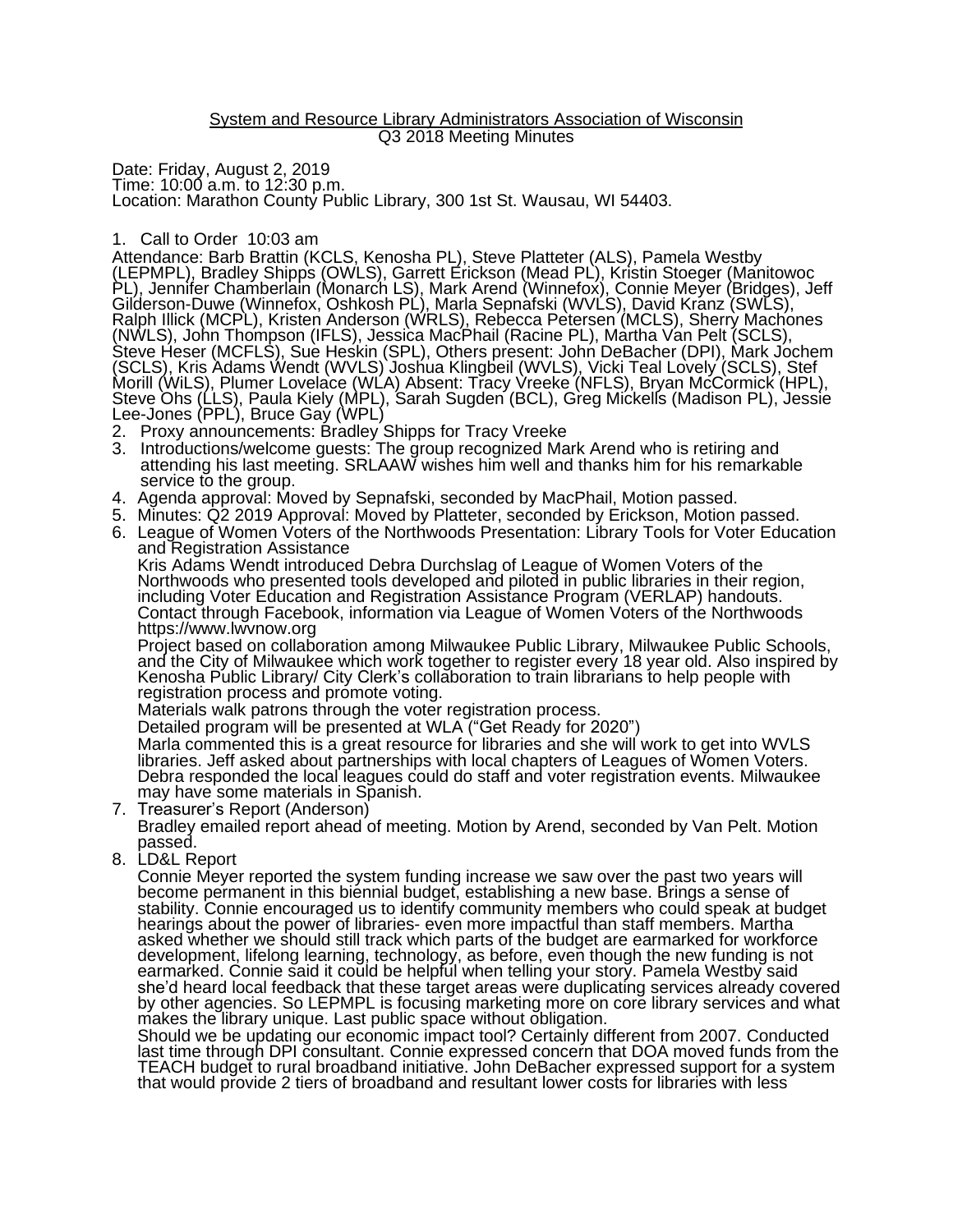broadband need. Budget contains no support for Recollection Wisconsin due to the timing of the request. Will work to include it in next budget.

9. Libraries Activating Workforce Development Skills (LAWDS) Project

Mark Jochem reports all systems are represented in the project. Meeting in DeForest on August 14<sup>th</sup>. Module one is training librarians to be aware of workforce development. 11 WFD boards in Wisconsin. Mark asks that we provide input on logistical matters- locations of trainings, what makes sense for your member libraries? Length of sessions? Pair trainings with other meetings already scheduled? Or should WFD staff go to libraries to train? Although many libraries have job centers nearby, some job centers have closed since recession. Libraries not expected to be full fledge job centers, but can help in areas where there are none. Jeff reports in Oshkosh, librarians are forced into the role because staffing at their job center is minimal. Pamela requested an infographic that demonstrates those cutbacks to prove there is no duplication of service.

Jessica reported that in Racine job centers don't spend individual time necessary for so many people, library will. Computer literacy, digital literacy in general are necessary job seeking skills. DeBacher stated federal funding supports workforce development boards. Public libraries listed as affiliate one stop centers. Even though that act was passed, funding is lagging. Getting a crossover member to the regional job center board would be helpful.

10.Update on System Collaborations

- 1. Technology: Vicki Teal Lovely reported the Technology backup project is fully funded. Two phases for project, work begins with equipment, the second phase is digital archive solution. All public libraries will have access to the system to back up their digital archives. Working on MOUs for systems before we put content in. Talking about a future cost formula. Didn't get unused E-rate funds. Those, plus future surplus E-rate funds are transferred to rural broadband fund. Will report back on how it impacts Badgernet. Question to the group how to govern the project and how to fund. Committee to propose governance of project: Jeff, Barb, Bradley, Vicki, John volunteered.
- 11.Update on Listserv Options

WPLC forwarded WiLS proposal to host it as a Google group, anyone can subscribe, limit posting to subscribers, \$3,000 and \$850 setup cost. Replaces DPI listserv. Maintenance and management is the biggest cost. Josh K. expressed his opinion the cost was fair.

12.Library Security and Safety

Garrett described an incident in May at Mead PL involving a heroin overdose in library restroom, then second incident with meth user. Bad press and library visitors markedly reduced. Appleton experienced a Narcan incident- overdosed person shot firefighter who responded outside the library. Appleton received more city funding for security equipment and staff. Colleen sent out security survey results.

- 13.Impact of AI on Libraries Mark A. had sent out links to articles about the topic. Just passing information on. No discussion.
- 14.Affiliated Organization Reports:
	- 1. PLSR (Thompson) (Under COLAND report)
	- 2. DPI
		- 1. Record Retention for System Emails

See emailed report. Census participation important- Wisconsin lost a congressional rep a couple of years ago. Cindy Fesemyer working on community engagement. Inclusive Services Assessment and Guide released. Other states are modeling this report. Lynda (now Linked-in Learning) requiring relicensing. LLS declined to renew based on the new rules. Formerly ex proxy access, now Linked In needs first and last name and email address. Not allowable under Wisconsin statutes- identifies who is